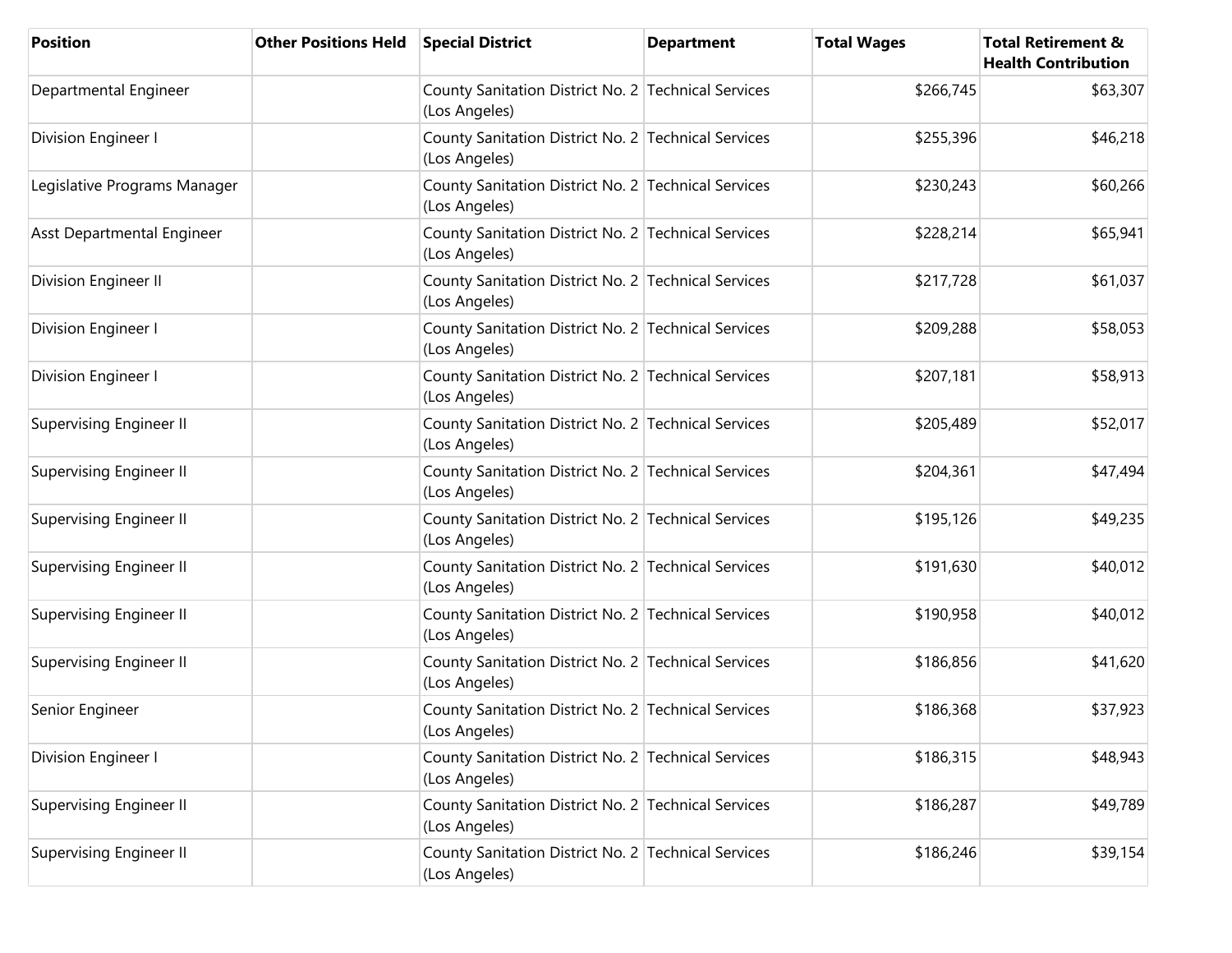| Manager Of Laboratories        | County Sanitation District No. 2 Technical Services<br>(Los Angeles) | \$177,803 | \$54,233 |
|--------------------------------|----------------------------------------------------------------------|-----------|----------|
| Laboratory Supervisor II       | County Sanitation District No. 2 Technical Services<br>(Los Angeles) | \$174,384 | \$46,032 |
| Senior Engineer                | County Sanitation District No. 2 Technical Services<br>(Los Angeles) | \$173,831 | \$47,085 |
| Senior Engineer                | County Sanitation District No. 2 Technical Services<br>(Los Angeles) | \$172,802 | \$47,834 |
| Senior Environmental Scientist | County Sanitation District No. 2 Technical Services<br>(Los Angeles) | \$172,221 | \$46,484 |
| Senior Engineer                | County Sanitation District No. 2 Technical Services<br>(Los Angeles) | \$172,098 | \$45,272 |
| Senior Engineer                | County Sanitation District No. 2 Technical Services<br>(Los Angeles) | \$171,697 | \$47,082 |
| Recycling Coordinator          | County Sanitation District No. 2 Technical Services<br>(Los Angeles) | \$171,278 | \$39,984 |
| <b>Mechanical Engineer</b>     | County Sanitation District No. 2 Technical Services<br>(Los Angeles) | \$169,657 | \$40,464 |
| <b>Environmental Scientist</b> | County Sanitation District No. 2 Technical Services<br>(Los Angeles) | \$165,235 | \$44,990 |
| Laboratory Supervisor II       | County Sanitation District No. 2 Technical Services<br>(Los Angeles) | \$164,928 | \$46,032 |
| Senior Engineer                | County Sanitation District No. 2 Technical Services<br>(Los Angeles) | \$162,502 | \$46,458 |
| Civil Engineer                 | County Sanitation District No. 2 Technical Services<br>(Los Angeles) | \$158,824 | \$43,988 |
| Laboratory Supervisor II       | County Sanitation District No. 2 Technical Services<br>(Los Angeles) | \$157,327 | \$17,559 |
| <b>Environmental Scientist</b> | County Sanitation District No. 2 Technical Services<br>(Los Angeles) | \$157,296 | \$44,437 |
| Environ Health & Safety Supv   | County Sanitation District No. 2 Technical Services<br>(Los Angeles) | \$156,430 | \$45,422 |
| <b>Environmental Scientist</b> | County Sanitation District No. 2 Technical Services<br>(Los Angeles) | \$154,281 | \$45,111 |
| Laboratory Supervisor I        | County Sanitation District No. 2 Technical Services<br>(Los Angeles) | \$153,125 | \$44,819 |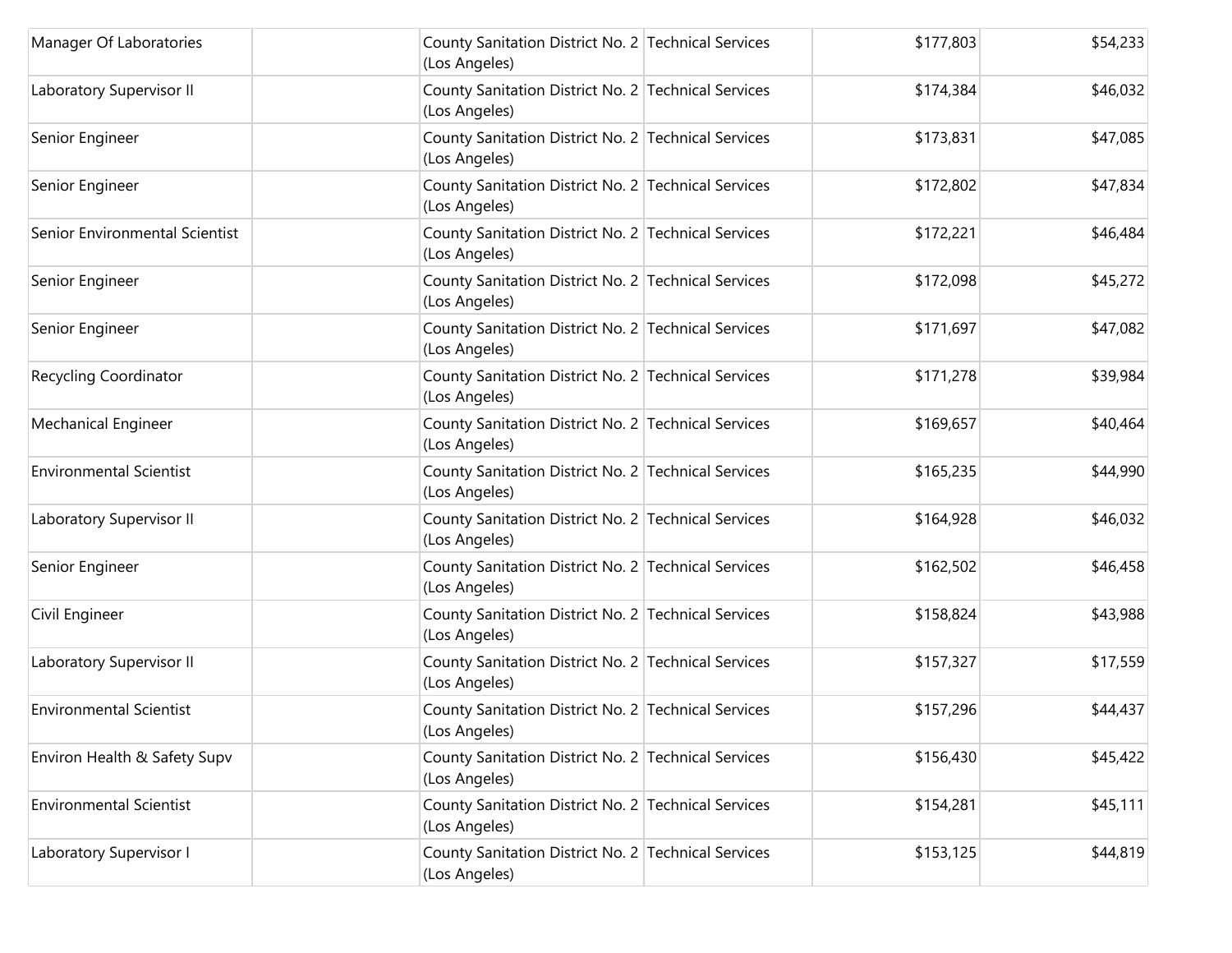| <b>Environmental Scientist</b>   | County Sanitation District No. 2 Technical Services<br>(Los Angeles) | \$150,366 | \$44,437 |
|----------------------------------|----------------------------------------------------------------------|-----------|----------|
| <b>Engineering Associate III</b> | County Sanitation District No. 2 Technical Services<br>(Los Angeles) | \$149,169 | \$43,217 |
| Civil Engineer                   | County Sanitation District No. 2 Technical Services<br>(Los Angeles) | \$148,210 | \$31,677 |
| Civil Engineer                   | County Sanitation District No. 2 Technical Services<br>(Los Angeles) | \$147,680 | \$35,159 |
| Civil Engineer                   | County Sanitation District No. 2 Technical Services<br>(Los Angeles) | \$147,666 | \$43,988 |
| <b>Supervising Scientist</b>     | County Sanitation District No. 2 Technical Services<br>(Los Angeles) | \$146,884 | \$30,842 |
| Research Scientist II            | County Sanitation District No. 2 Technical Services<br>(Los Angeles) | \$145,635 | \$39,485 |
| Senior Chemist                   | County Sanitation District No. 2 Technical Services<br>(Los Angeles) | \$145,563 | \$41,454 |
| <b>Supervising Scientist</b>     | County Sanitation District No. 2 Technical Services<br>(Los Angeles) | \$144,619 | \$38,015 |
| Supt Of Jwpcp Laboratory         | County Sanitation District No. 2 Technical Services<br>(Los Angeles) | \$144,541 | \$38,128 |
| Civil Engineer                   | County Sanitation District No. 2 Technical Services<br>(Los Angeles) | \$143,716 | \$29,623 |
| <b>Engineering Associate III</b> | County Sanitation District No. 2 Technical Services<br>(Los Angeles) | \$143,246 | \$41,442 |
| <b>Supervising Scientist</b>     | County Sanitation District No. 2 Technical Services<br>(Los Angeles) | \$142,949 | \$41,755 |
| <b>Supervising Scientist</b>     | County Sanitation District No. 2 Technical Services<br>(Los Angeles) | \$142,151 | \$30,395 |
| Senior Chemist                   | County Sanitation District No. 2 Technical Services<br>(Los Angeles) | \$141,208 | \$40,607 |
| <b>Engineering Associate III</b> | County Sanitation District No. 2 Technical Services<br>(Los Angeles) | \$139,469 | \$33,297 |
| <b>Supervising Scientist</b>     | County Sanitation District No. 2 Technical Services<br>(Los Angeles) | \$139,414 | \$41,671 |
| <b>Supervising Scientist</b>     | County Sanitation District No. 2 Technical Services<br>(Los Angeles) | \$139,049 | \$42,526 |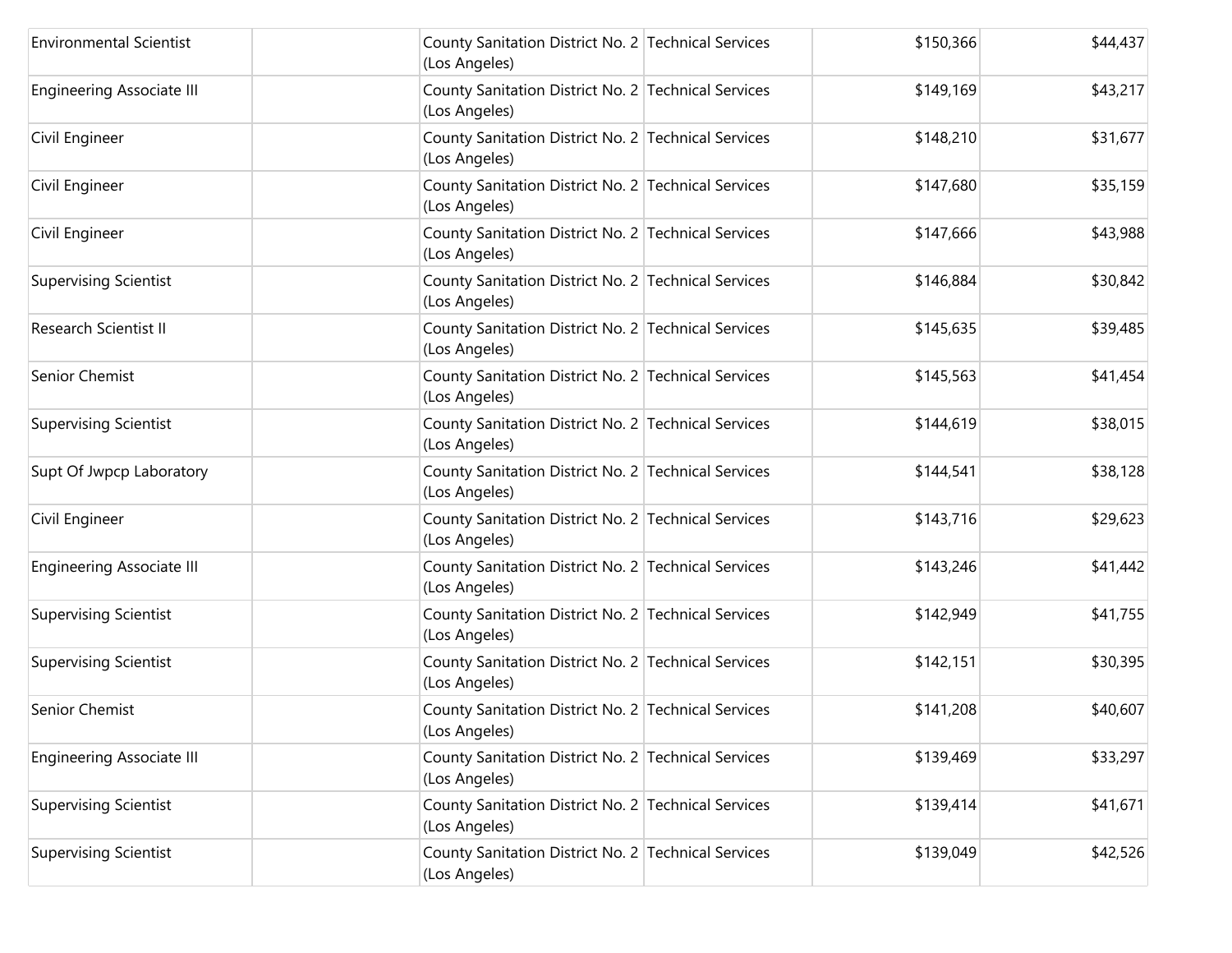| Research Scientist II            | County Sanitation District No. 2 Technical Services<br>(Los Angeles) | \$138,877 | \$29,625 |
|----------------------------------|----------------------------------------------------------------------|-----------|----------|
| <b>Engineering Associate III</b> | County Sanitation District No. 2 Technical Services<br>(Los Angeles) | \$138,221 | \$30,004 |
| <b>Supervising Scientist</b>     | County Sanitation District No. 2 Technical Services<br>(Los Angeles) | \$137,841 | \$36,503 |
| <b>Supervising Scientist</b>     | County Sanitation District No. 2 Technical Services<br>(Los Angeles) | \$137,837 | \$42,526 |
| Civil Engineer                   | County Sanitation District No. 2 Technical Services<br>(Los Angeles) | \$136,750 | \$34,008 |
| <b>Supervising Scientist</b>     | County Sanitation District No. 2 Technical Services<br>(Los Angeles) | \$135,890 | \$42,114 |
| <b>Supervising Scientist</b>     | County Sanitation District No. 2 Technical Services<br>(Los Angeles) | \$135,317 | \$29,119 |
| Legislative Analyst Specialist   | County Sanitation District No. 2 Technical Services<br>(Los Angeles) | \$135,001 | \$39,705 |
| Senior Chemist                   | County Sanitation District No. 2 Technical Services<br>(Los Angeles) | \$134,449 | \$40,477 |
| <b>Engineering Associate III</b> | County Sanitation District No. 2 Technical Services<br>(Los Angeles) | \$133,696 | \$26,478 |
| Civil Engineer                   | County Sanitation District No. 2 Technical Services<br>(Los Angeles) | \$133,117 | \$29,459 |
| <b>Supervising Scientist</b>     | County Sanitation District No. 2 Technical Services<br>(Los Angeles) | \$132,820 | \$41,425 |
| Senior Chemist                   | County Sanitation District No. 2 Technical Services<br>(Los Angeles) | \$132,817 | \$37,480 |
| Civil Engineer                   | County Sanitation District No. 2 Technical Services<br>(Los Angeles) | \$131,334 | \$11,359 |
| Senior Chemist                   | County Sanitation District No. 2 Technical Services<br>(Los Angeles) | \$129,875 | \$40,903 |
| Senior Chemist                   | County Sanitation District No. 2 Technical Services<br>(Los Angeles) | \$129,420 | \$34,329 |
| <b>Engineering Associate III</b> | County Sanitation District No. 2 Technical Services<br>(Los Angeles) | \$129,261 | \$24,835 |
| Senior Boat Captain              | County Sanitation District No. 2 Technical Services<br>(Los Angeles) | \$128,875 | \$41,844 |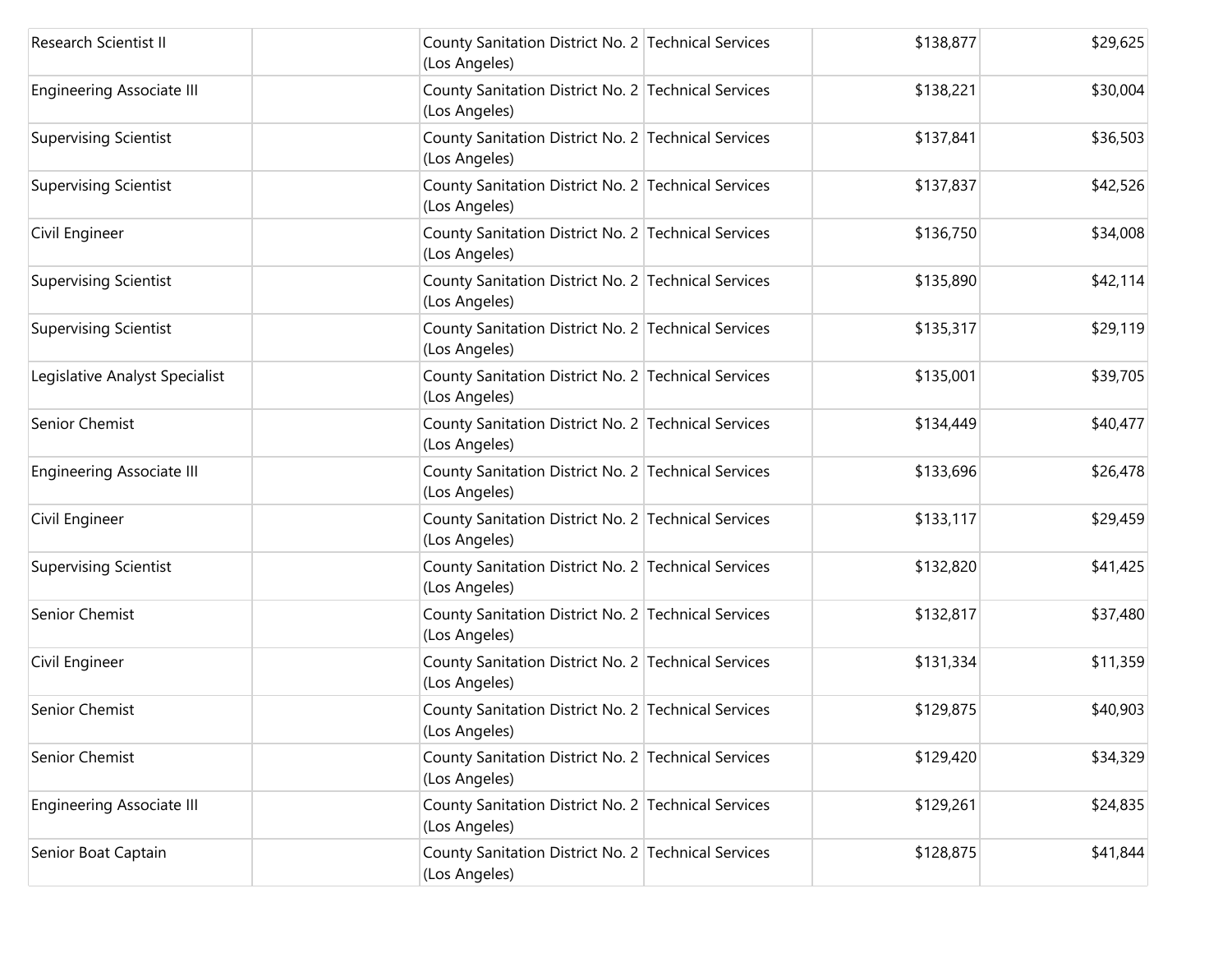| Chemist II                                | County Sanitation District No. 2 Technical Services<br>(Los Angeles) | \$128,209 | \$38,606 |
|-------------------------------------------|----------------------------------------------------------------------|-----------|----------|
| Civil Engineer                            | County Sanitation District No. 2 Technical Services<br>(Los Angeles) | \$127,817 | \$27,704 |
| Senior Chemist                            | County Sanitation District No. 2 Technical Services<br>(Los Angeles) | \$127,761 | \$40,417 |
| <b>Supervising Scientist</b>              | County Sanitation District No. 2 Technical Services<br>(Los Angeles) | \$127,536 | \$38,364 |
| Microbiologist II                         | County Sanitation District No. 2 Technical Services<br>(Los Angeles) | \$127,310 | \$39,298 |
| Microbiologist II                         | County Sanitation District No. 2 Technical Services<br>(Los Angeles) | \$126,702 | \$40,490 |
| Chemist II                                | County Sanitation District No. 2 Technical Services<br>(Los Angeles) | \$126,569 | \$39,298 |
| Senior Chemist                            | County Sanitation District No. 2 Technical Services<br>(Los Angeles) | \$126,439 | \$36,993 |
| Senior Chemist                            | County Sanitation District No. 2 Technical Services<br>(Los Angeles) | \$125,848 | \$27,654 |
| Industrial Hygienist                      | County Sanitation District No. 2 Technical Services<br>(Los Angeles) | \$125,308 | \$36,956 |
| Senior Biologist                          | County Sanitation District No. 2 Technical Services<br>(Los Angeles) | \$124,805 | \$40,383 |
| <b>Engineering Associate III</b>          | County Sanitation District No. 2 Technical Services<br>(Los Angeles) | \$124,132 | \$21,352 |
| Senior Biologist                          | County Sanitation District No. 2 Technical Services<br>(Los Angeles) | \$123,900 | \$40,350 |
| <b>Compost Facility</b><br>Superintendent | County Sanitation District No. 2 Technical Services<br>(Los Angeles) | \$123,547 | \$34,909 |
| Laboratory Info Mgmt Sys<br>Admr          | County Sanitation District No. 2 Technical Services<br>(Los Angeles) | \$121,372 | \$40,404 |
| Health & Safety Analyst II                | County Sanitation District No. 2 Technical Services<br>(Los Angeles) | \$120,807 | \$36,258 |
| Senior Biologist                          | County Sanitation District No. 2 Technical Services<br>(Los Angeles) | \$120,691 | \$37,285 |
| Senior Biologist                          | County Sanitation District No. 2 Technical Services<br>(Los Angeles) | \$120,101 | \$39,867 |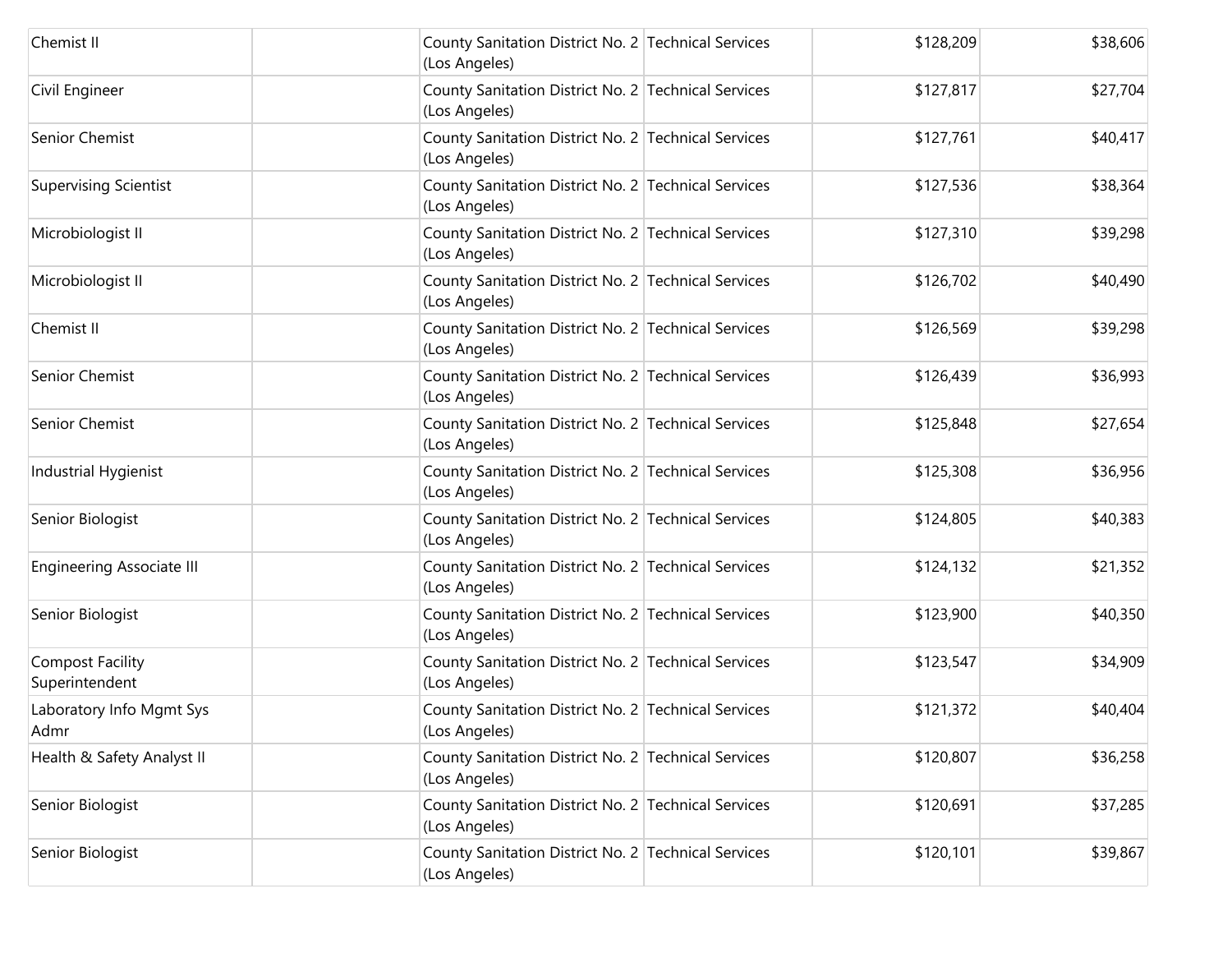| Health & Safety Analyst II                  | County Sanitation District No. 2 Technical Services<br>(Los Angeles) | \$120,012 | \$39,359 |
|---------------------------------------------|----------------------------------------------------------------------|-----------|----------|
| Senior Engineering Technician               | County Sanitation District No. 2 Technical Services<br>(Los Angeles) | \$119,815 | \$36,484 |
| <b>Biologist II</b>                         | County Sanitation District No. 2 Technical Services<br>(Los Angeles) | \$119,193 | \$39,021 |
| Civil Engineer                              | County Sanitation District No. 2 Technical Services<br>(Los Angeles) | \$118,569 | \$26,043 |
| Chemist II                                  | County Sanitation District No. 2 Technical Services<br>(Los Angeles) | \$118,342 | \$39,298 |
| Senior Chemist                              | County Sanitation District No. 2 Technical Services<br>(Los Angeles) | \$117,302 | \$39,414 |
| Chemist II                                  | County Sanitation District No. 2 Technical Services<br>(Los Angeles) | \$117,262 | \$39,225 |
| Health & Safety Analyst II                  | County Sanitation District No. 2 Technical Services<br>(Los Angeles) | \$117,222 | \$19,717 |
| Chemist II                                  | County Sanitation District No. 2 Technical Services<br>(Los Angeles) | \$117,047 | \$29,548 |
| Chemist II                                  | County Sanitation District No. 2 Technical Services<br>(Los Angeles) | \$116,920 | \$26,602 |
| <b>Biologist II</b>                         | County Sanitation District No. 2 Technical Services<br>(Los Angeles) | \$116,725 | \$39,303 |
| Chemist II                                  | County Sanitation District No. 2 Technical Services<br>(Los Angeles) | \$116,618 | \$38,708 |
| Chemist II                                  | County Sanitation District No. 2 Technical Services<br>(Los Angeles) | \$116,604 | \$38,983 |
| <b>Biologist II</b>                         | County Sanitation District No. 2 Technical Services<br>(Los Angeles) | \$116,000 | \$38,954 |
| Asset Management Technician<br>Ш            | County Sanitation District No. 2 Technical Services<br>(Los Angeles) | \$115,992 | \$38,950 |
| Sr Compost Electrical & Instr<br>Technician | County Sanitation District No. 2 Technical Services<br>(Los Angeles) | \$115,264 | \$28,722 |
| Microbiologist II                           | County Sanitation District No. 2 Technical Services<br>(Los Angeles) | \$114,757 | \$37,637 |
| Senior Microbiologist                       | County Sanitation District No. 2 Technical Services<br>(Los Angeles) | \$112,410 | \$38,379 |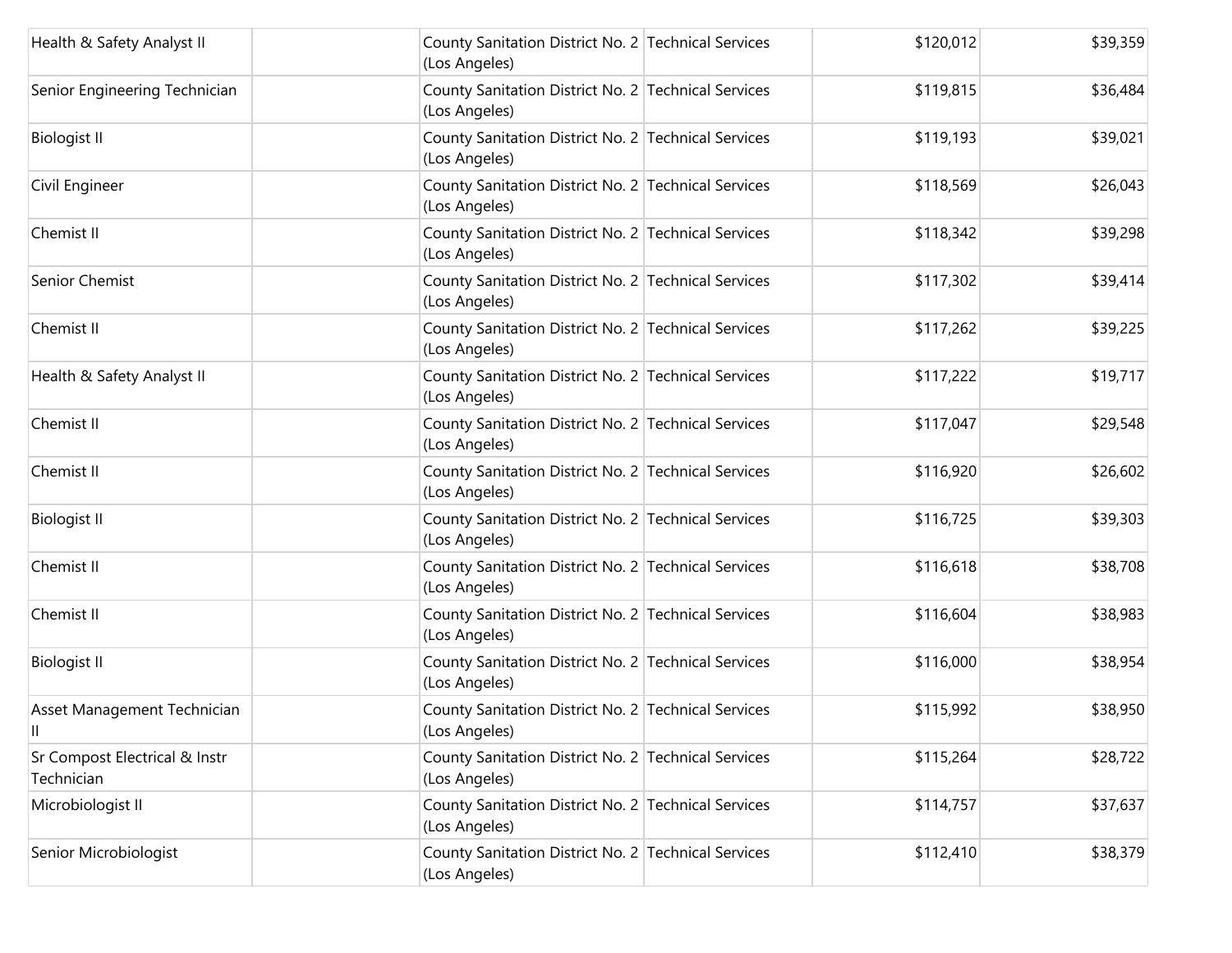| <b>Biologist II</b>                          | County Sanitation District No. 2 Technical Services<br>(Los Angeles) | \$111,576 | \$29,043 |
|----------------------------------------------|----------------------------------------------------------------------|-----------|----------|
| <b>Compost Oper And Maint</b><br>Coordinator | County Sanitation District No. 2 Technical Services<br>(Los Angeles) | \$109,786 | \$28,680 |
| Health & Safety Analyst II                   | County Sanitation District No. 2 Technical Services<br>(Los Angeles) | \$109,670 | \$19,016 |
| Chemist II                                   | County Sanitation District No. 2 Technical Services<br>(Los Angeles) | \$109,510 | \$28,494 |
| Chemist II                                   | County Sanitation District No. 2 Technical Services<br>(Los Angeles) | \$109,134 | \$37,872 |
| Chemist II                                   | County Sanitation District No. 2 Technical Services<br>(Los Angeles) | \$108,825 | \$17,006 |
| Chemist II                                   | County Sanitation District No. 2 Technical Services<br>(Los Angeles) | \$106,734 | \$37,600 |
| Senior Laboratory Technician                 | County Sanitation District No. 2 Technical Services<br>(Los Angeles) | \$106,717 | \$37,557 |
| Microbiologist II                            | County Sanitation District No. 2 Technical Services<br>(Los Angeles) | \$106,309 | \$36,770 |
| <b>Engineering Associate II</b>              | County Sanitation District No. 2 Technical Services<br>(Los Angeles) | \$106,245 | \$9,252  |
| Sr Compost Electrical & Instr<br>Technician  | County Sanitation District No. 2 Technical Services<br>(Los Angeles) | \$105,983 | \$28,759 |
| Civil Engineer                               | County Sanitation District No. 2 Technical Services<br>(Los Angeles) | \$105,579 | \$27,847 |
| Civil Engineer                               | County Sanitation District No. 2 Technical Services<br>(Los Angeles) | \$105,220 | \$25,967 |
| Chemist II                                   | County Sanitation District No. 2 Technical Services<br>(Los Angeles) | \$104,572 | \$25,011 |
| Chemist II                                   | County Sanitation District No. 2 Technical Services<br>(Los Angeles) | \$104,120 | \$33,385 |
| <b>Biologist II</b>                          | County Sanitation District No. 2 Technical Services<br>(Los Angeles) | \$103,681 | \$28,870 |
| Senior Chemist                               | County Sanitation District No. 2 Technical Services<br>(Los Angeles) | \$103,667 | \$15,366 |
| Senior Laboratory Technician                 | County Sanitation District No. 2 Technical Services<br>(Los Angeles) | \$103,583 | \$24,743 |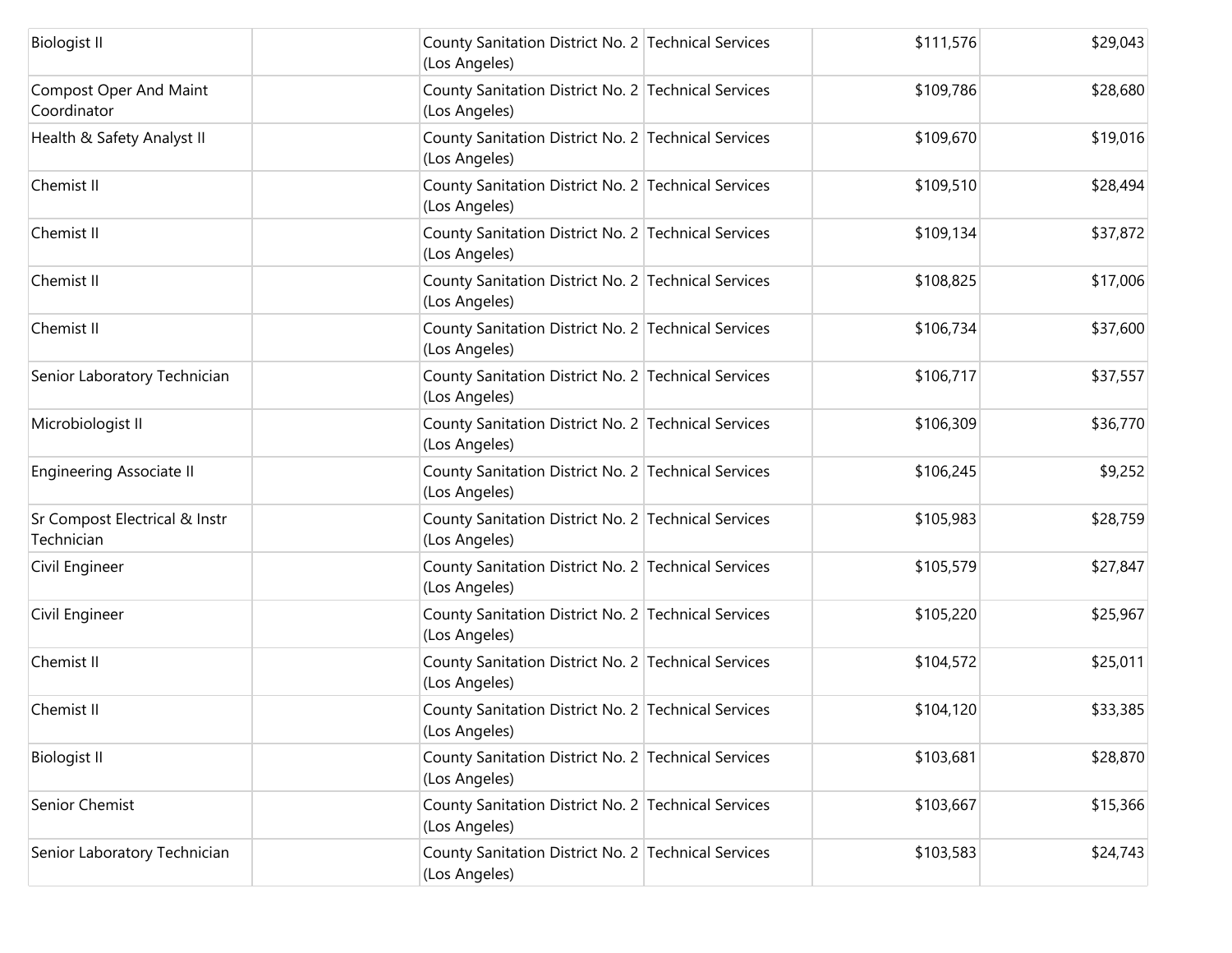| Senior Laboratory Technician      | County Sanitation District No. 2 Technical Services<br>(Los Angeles) | \$102,981 | \$36,623 |
|-----------------------------------|----------------------------------------------------------------------|-----------|----------|
| Microbiologist II                 | County Sanitation District No. 2 Technical Services<br>(Los Angeles) | \$102,881 | \$38,093 |
| <b>Engineering Associate II</b>   | County Sanitation District No. 2 Technical Services<br>(Los Angeles) | \$102,120 | \$20,125 |
| Senior Laboratory Technician      | County Sanitation District No. 2 Technical Services<br>(Los Angeles) | \$102,031 | \$37,154 |
| Chemist II                        | County Sanitation District No. 2 Technical Services<br>(Los Angeles) | \$101,437 | \$27,654 |
| <b>Biologist II</b>               | County Sanitation District No. 2 Technical Services<br>(Los Angeles) | \$101,359 | \$16,845 |
| Senior Laboratory Technician      | County Sanitation District No. 2 Technical Services<br>(Los Angeles) | \$100,855 | \$36,923 |
| Senior Laboratory Technician      | County Sanitation District No. 2 Technical Services<br>(Los Angeles) | \$100,714 | \$24,158 |
| Senior Laboratory Technician      | County Sanitation District No. 2 Technical Services<br>(Los Angeles) | \$100,582 | \$19,132 |
| Senior Engineering Technician     | County Sanitation District No. 2 Technical Services<br>(Los Angeles) | \$100,035 | \$37,743 |
| <b>Engineering Associate II</b>   | County Sanitation District No. 2 Technical Services<br>(Los Angeles) | \$99,342  | \$23,668 |
| Sr Research Maintenance<br>Worker | County Sanitation District No. 2 Technical Services<br>(Los Angeles) | \$98,526  | \$36,497 |
| Engineering Technician III        | County Sanitation District No. 2 Technical Services<br>(Los Angeles) | \$98,260  | \$35,350 |
| Senior Laboratory Technician      | County Sanitation District No. 2 Technical Services<br>(Los Angeles) | \$97,871  | \$33,489 |
| Engineering Technician III        | County Sanitation District No. 2 Technical Services<br>(Los Angeles) | \$97,807  | \$27,580 |
| Microbiologist II                 | County Sanitation District No. 2 Technical Services<br>(Los Angeles) | \$97,551  | \$37,039 |
| Senior Engineering Technician     | County Sanitation District No. 2 Technical Services<br>(Los Angeles) | \$97,493  | \$37,641 |
| Senior Laboratory Technician      | County Sanitation District No. 2 Technical Services<br>(Los Angeles) | \$97,197  | \$29,165 |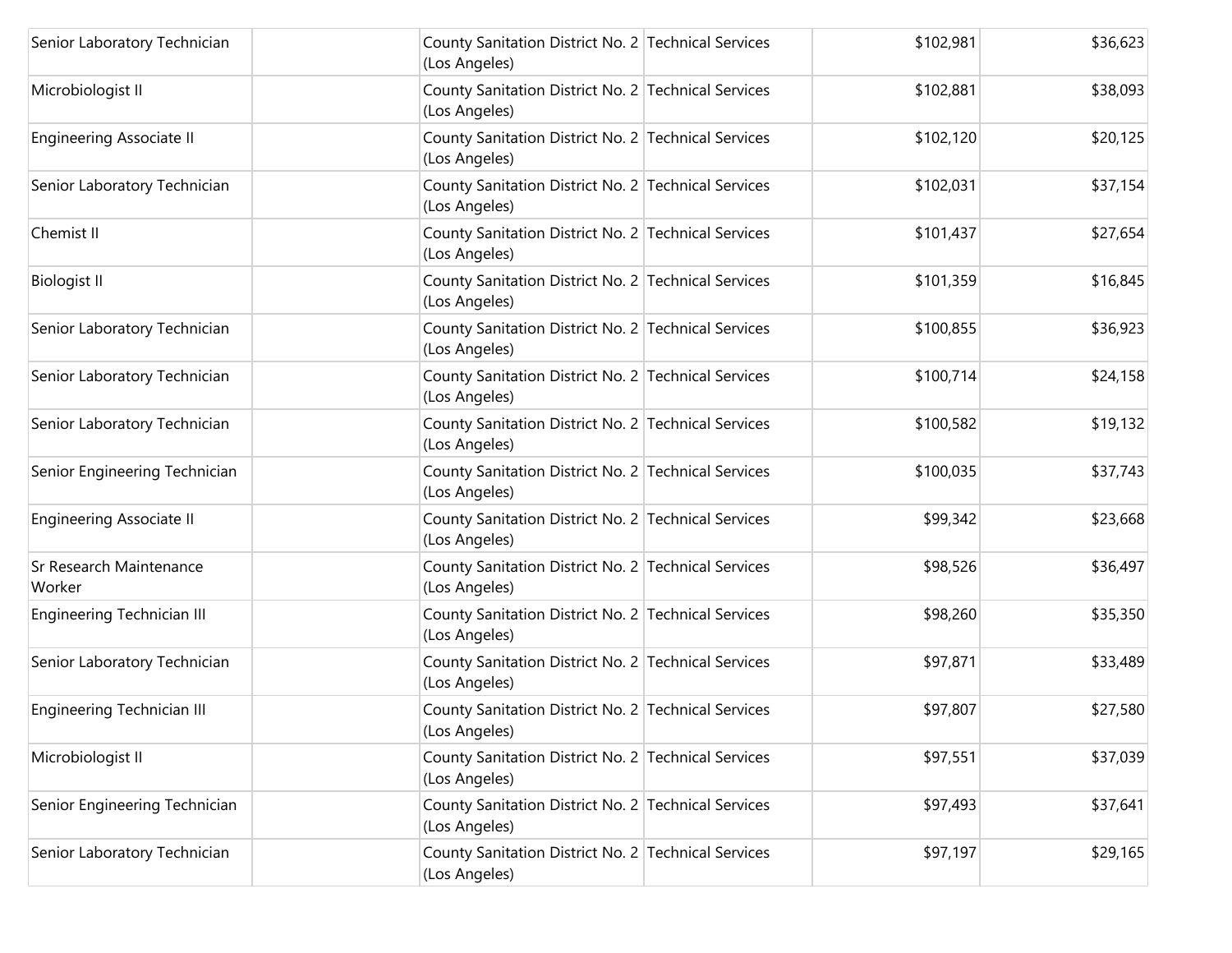| Senior Laboratory Technician     | County Sanitation District No. 2 Technical Services<br>(Los Angeles) | \$97,055 | \$28,806 |
|----------------------------------|----------------------------------------------------------------------|----------|----------|
| Engineering Technician III       | County Sanitation District No. 2 Technical Services<br>(Los Angeles) | \$95,601 | \$35,701 |
| Chemist II                       | County Sanitation District No. 2 Technical Services<br>(Los Angeles) | \$95,563 | \$27,734 |
| Microbiologist I                 | County Sanitation District No. 2 Technical Services<br>(Los Angeles) | \$95,318 | \$31,560 |
| <b>Engineering Associate II</b>  | County Sanitation District No. 2 Technical Services<br>(Los Angeles) | \$95,168 | \$17,128 |
| Engineering Technician III       | County Sanitation District No. 2 Technical Services<br>(Los Angeles) | \$94,581 | \$23,968 |
| Senior Laboratory Technician     | County Sanitation District No. 2 Technical Services<br>(Los Angeles) | \$94,526 | \$28,269 |
| Senior Laboratory Technician     | County Sanitation District No. 2 Technical Services<br>(Los Angeles) | \$94,252 | \$36,978 |
| Laboratory Technician II         | County Sanitation District No. 2 Technical Services<br>(Los Angeles) | \$94,252 | \$30,869 |
| <b>Environmental Scientist</b>   | County Sanitation District No. 2 Technical Services<br>(Los Angeles) | \$94,056 | \$3,813  |
| Senior Laboratory Technician     | County Sanitation District No. 2 Technical Services<br>(Los Angeles) | \$93,432 | \$36,963 |
| Health & Safety Analyst I        | County Sanitation District No. 2 Technical Services<br>(Los Angeles) | \$92,636 | \$35,770 |
| Senior Laboratory Technician     | County Sanitation District No. 2 Technical Services<br>(Los Angeles) | \$92,499 | \$24,420 |
| Laboratory Technician II         | County Sanitation District No. 2 Technical Services<br>(Los Angeles) | \$92,391 | \$35,342 |
| <b>General Services Coord II</b> | County Sanitation District No. 2 Technical Services<br>(Los Angeles) | \$92,269 | \$17,542 |
| Engineering Technician III       | County Sanitation District No. 2 Technical Services<br>(Los Angeles) | \$91,576 | \$27,153 |
| <b>Supervising Scientist</b>     | County Sanitation District No. 2 Technical Services<br>(Los Angeles) | \$91,087 | \$8,330  |
| Laboratory Technician II         | County Sanitation District No. 2 Technical Services<br>(Los Angeles) | \$90,370 | \$34,863 |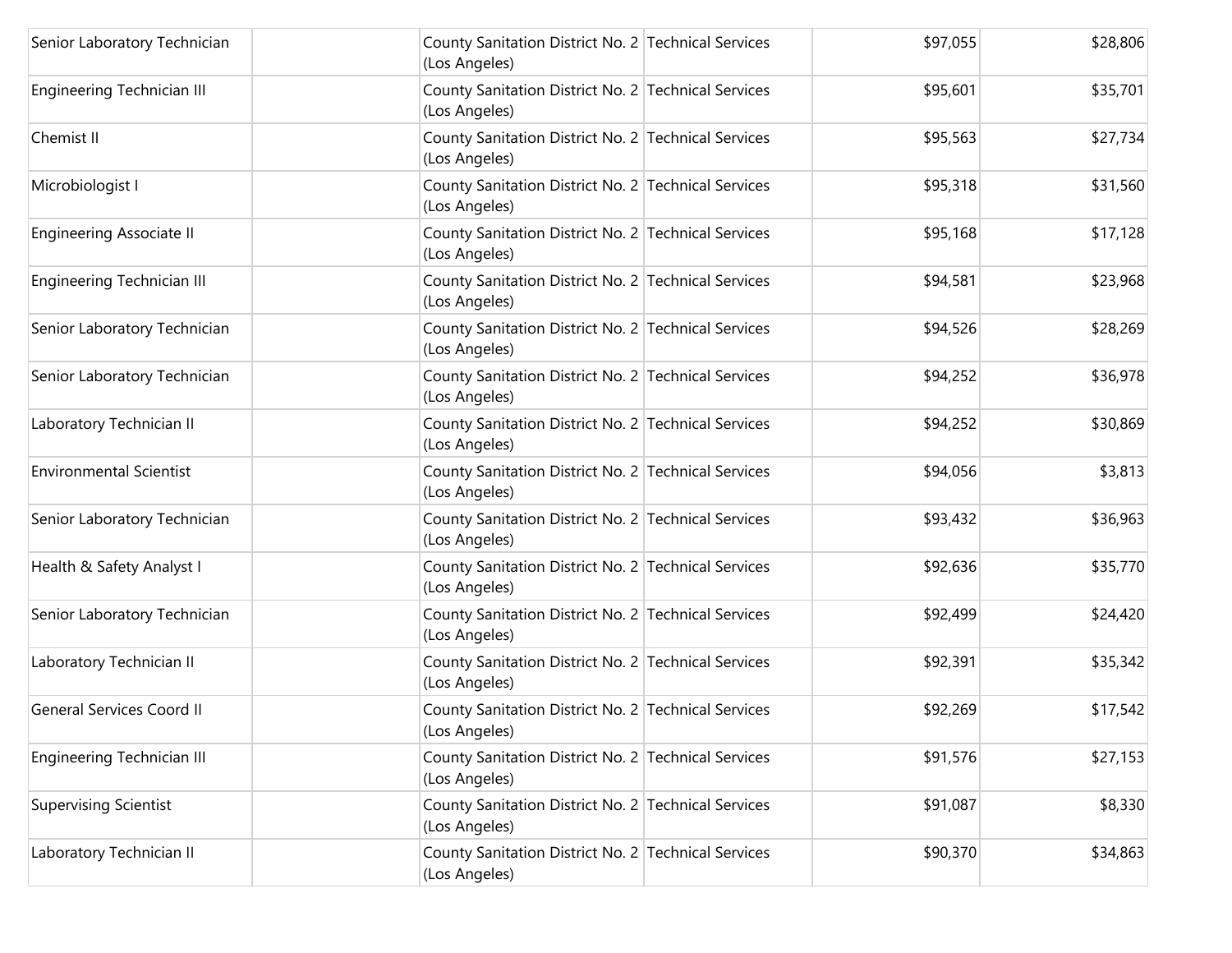| Senior Laboratory Technician      | County Sanitation District No. 2 Technical Services<br>(Los Angeles) | \$89,698 | \$36,187 |
|-----------------------------------|----------------------------------------------------------------------|----------|----------|
| Laboratory Technician II          | County Sanitation District No. 2 Technical Services<br>(Los Angeles) | \$89,107 | \$35,148 |
| Senior Laboratory Technician      | County Sanitation District No. 2 Technical Services<br>(Los Angeles) | \$88,773 | \$31,162 |
| Laboratory Technician II          | County Sanitation District No. 2 Technical Services<br>(Los Angeles) | \$88,384 | \$34,043 |
| Chemist II                        | County Sanitation District No. 2 Technical Services<br>(Los Angeles) | \$88,340 | \$22,808 |
| <b>Administrative Secretary</b>   | County Sanitation District No. 2 Technical Services<br>(Los Angeles) | \$87,810 | \$23,281 |
| Senior Laboratory Technician      | County Sanitation District No. 2 Technical Services<br>(Los Angeles) | \$87,791 | \$15,877 |
| Senior Laboratory Technician      | County Sanitation District No. 2 Technical Services<br>(Los Angeles) | \$87,465 | \$33,662 |
| Engineering Technician III        | County Sanitation District No. 2 Technical Services<br>(Los Angeles) | \$87,457 | \$22,838 |
| <b>Engineering Technician III</b> | County Sanitation District No. 2 Technical Services<br>(Los Angeles) | \$86,662 | \$30,774 |
| Laboratory Technician II          | County Sanitation District No. 2 Technical Services<br>(Los Angeles) | \$86,603 | \$34,831 |
| Engineering Technician II         | County Sanitation District No. 2 Technical Services<br>(Los Angeles) | \$86,523 | \$33,008 |
| Laboratory Technician II          | County Sanitation District No. 2 Technical Services<br>(Los Angeles) | \$86,043 | \$30,077 |
| Senior Engineer                   | County Sanitation District No. 2 Technical Services<br>(Los Angeles) | \$85,270 | \$3,907  |
| Laboratory Technician II          | County Sanitation District No. 2 Technical Services<br>(Los Angeles) | \$85,104 | \$13,901 |
| Laboratory Technician II          | County Sanitation District No. 2 Technical Services<br>(Los Angeles) | \$84,878 | \$14,971 |
| Laboratory Technician II          | County Sanitation District No. 2 Technical Services<br>(Los Angeles) | \$84,802 | \$34,698 |
| Senior Laboratory Technician      | County Sanitation District No. 2 Technical Services<br>(Los Angeles) | \$84,778 | \$19,013 |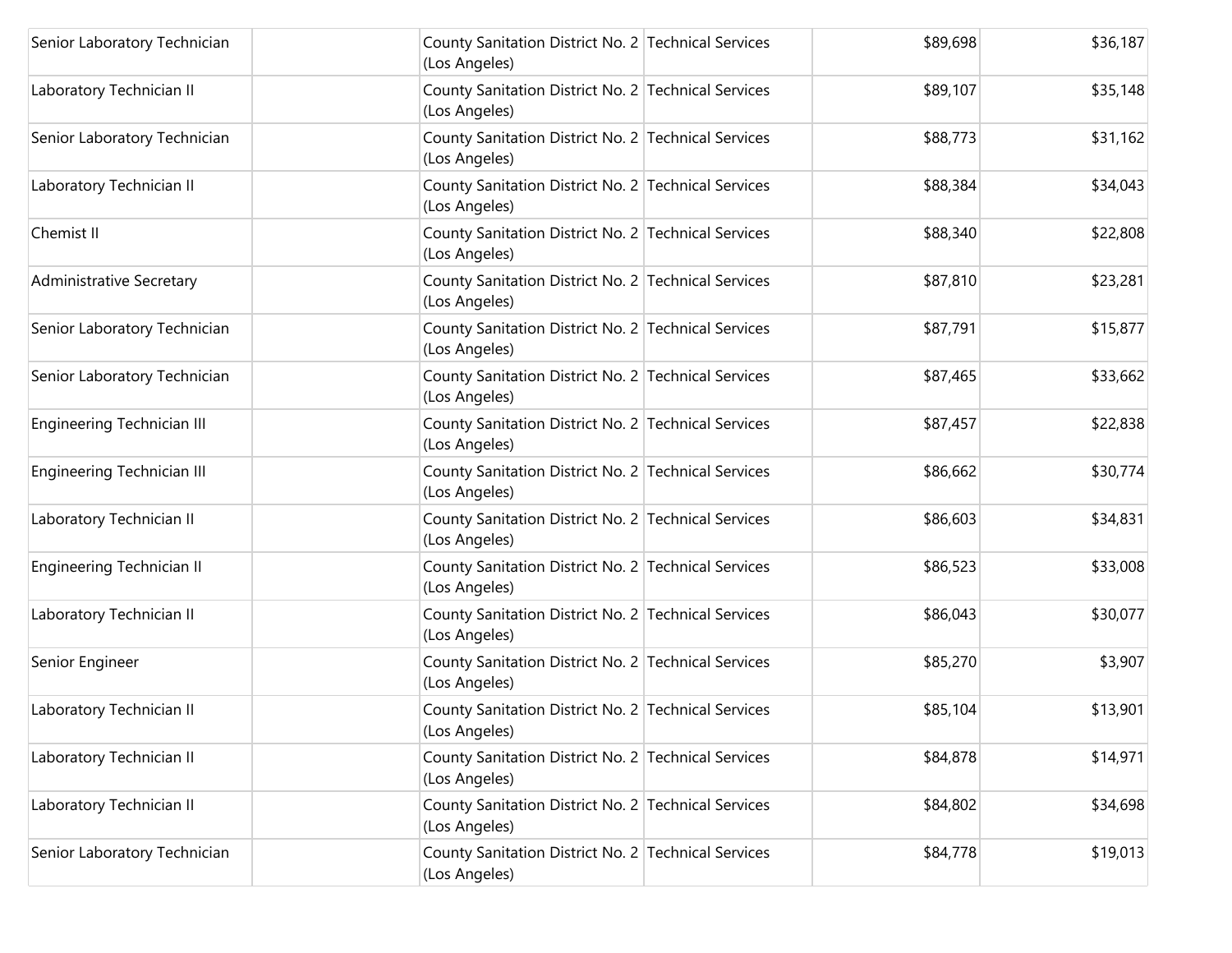| Laboratory Technician II          | County Sanitation District No. 2 Technical Services<br>(Los Angeles) | \$84,421 | \$33,651 |
|-----------------------------------|----------------------------------------------------------------------|----------|----------|
| Laboratory Technician II          | County Sanitation District No. 2 Technical Services<br>(Los Angeles) | \$84,396 | \$30,713 |
| Senior Laboratory Technician      | County Sanitation District No. 2 Technical Services<br>(Los Angeles) | \$83,550 | \$34,989 |
| Administrative Aide I             | County Sanitation District No. 2 Technical Services<br>(Los Angeles) | \$83,522 | \$34,260 |
| Laboratory Technician II          | County Sanitation District No. 2 Technical Services<br>(Los Angeles) | \$83,194 | \$35,099 |
| Laboratory Technician II          | County Sanitation District No. 2 Technical Services<br>(Los Angeles) | \$82,960 | \$14,903 |
| Senior Laboratory Technician      | County Sanitation District No. 2 Technical Services<br>(Los Angeles) | \$82,781 | \$26,921 |
| Laboratory Technician II          | County Sanitation District No. 2 Technical Services<br>(Los Angeles) | \$82,576 | \$21,873 |
| Chemist I                         | County Sanitation District No. 2 Technical Services<br>(Los Angeles) | \$82,429 | \$32,900 |
| Laboratory Technician II          | County Sanitation District No. 2 Technical Services<br>(Los Angeles) | \$82,212 | \$15,026 |
| Laboratory Technician II          | County Sanitation District No. 2 Technical Services<br>(Los Angeles) | \$81,246 | \$34,121 |
| <b>Assoc Environ Scientist I</b>  | County Sanitation District No. 2 Technical Services<br>(Los Angeles) | \$81,072 | \$15,173 |
| Laboratory Technician II          | County Sanitation District No. 2 Technical Services<br>(Los Angeles) | \$81,068 | \$34,886 |
| Laboratory Technician II          | County Sanitation District No. 2 Technical Services<br>(Los Angeles) | \$80,759 | \$23,920 |
| Laboratory Technician II          | County Sanitation District No. 2 Technical Services<br>(Los Angeles) | \$80,198 | \$29,714 |
| Laboratory Technician II          | County Sanitation District No. 2 Technical Services<br>(Los Angeles) | \$80,041 | \$21,510 |
| <b>Engineering Technician III</b> | County Sanitation District No. 2 Technical Services<br>(Los Angeles) | \$78,309 | \$14,553 |
| Laboratory Storekeeper            | County Sanitation District No. 2 Technical Services<br>(Los Angeles) | \$77,389 | \$33,923 |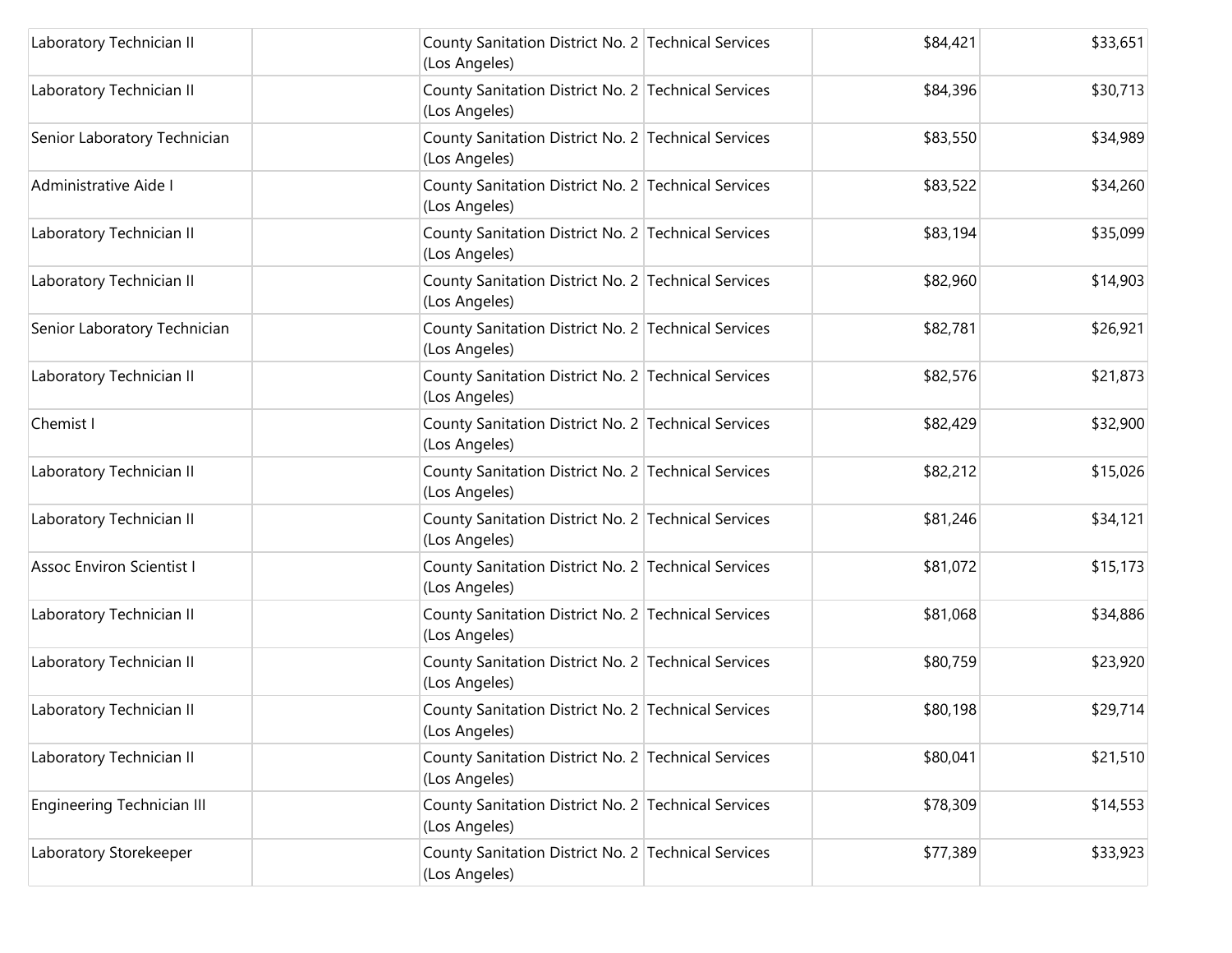| Laboratory Technician II                   | County Sanitation District No. 2 Technical Services<br>(Los Angeles) | \$77,043 | \$14,421 |
|--------------------------------------------|----------------------------------------------------------------------|----------|----------|
| Senior Laboratory Technician               | County Sanitation District No. 2 Technical Services<br>(Los Angeles) | \$75,350 | \$14,313 |
| Laboratory Technician II                   | County Sanitation District No. 2 Technical Services<br>(Los Angeles) | \$75,049 | \$23,891 |
| Engineering Technician III                 | County Sanitation District No. 2 Technical Services<br>(Los Angeles) | \$73,767 | \$23,963 |
| Laboratory Technician I                    | County Sanitation District No. 2 Technical Services<br>(Los Angeles) | \$73,705 | \$14,341 |
| Secretary II                               | County Sanitation District No. 2 Technical Services<br>(Los Angeles) | \$72,935 | \$32,222 |
| Laboratory Technician I                    | County Sanitation District No. 2 Technical Services<br>(Los Angeles) | \$71,285 | \$14,327 |
| Laboratory Technician I                    | County Sanitation District No. 2 Technical Services<br>(Los Angeles) | \$70,594 | \$17,411 |
| Laboratory Technician I                    | County Sanitation District No. 2 Technical Services<br>(Los Angeles) | \$70,410 | \$14,360 |
| <b>Stock Clerk</b>                         | County Sanitation District No. 2 Technical Services<br>(Los Angeles) | \$70,032 | \$30,424 |
| Laboratory Technician I                    | County Sanitation District No. 2 Technical Services<br>(Los Angeles) | \$70,017 | \$14,310 |
| Research Scientist I                       | County Sanitation District No. 2 Technical Services<br>(Los Angeles) | \$69,296 | \$19,376 |
| Laboratory Technician I                    | County Sanitation District No. 2 Technical Services<br>(Los Angeles) | \$68,808 | \$14,091 |
| Laboratory Technician I                    | County Sanitation District No. 2 Technical Services<br>(Los Angeles) | \$68,353 | \$19,017 |
| Laboratory Technician II                   | County Sanitation District No. 2 Technical Services<br>(Los Angeles) | \$68,167 | \$10,058 |
| Senior Typist Clerk                        | County Sanitation District No. 2 Technical Services<br>(Los Angeles) | \$67,923 | \$5,548  |
| Laboratory Technician I                    | County Sanitation District No. 2 Technical Services<br>(Los Angeles) | \$67,231 | \$11,971 |
| Compost Facilities<br>Maintenance Mechanic | County Sanitation District No. 2 Technical Services<br>(Los Angeles) | \$67,149 | \$20,478 |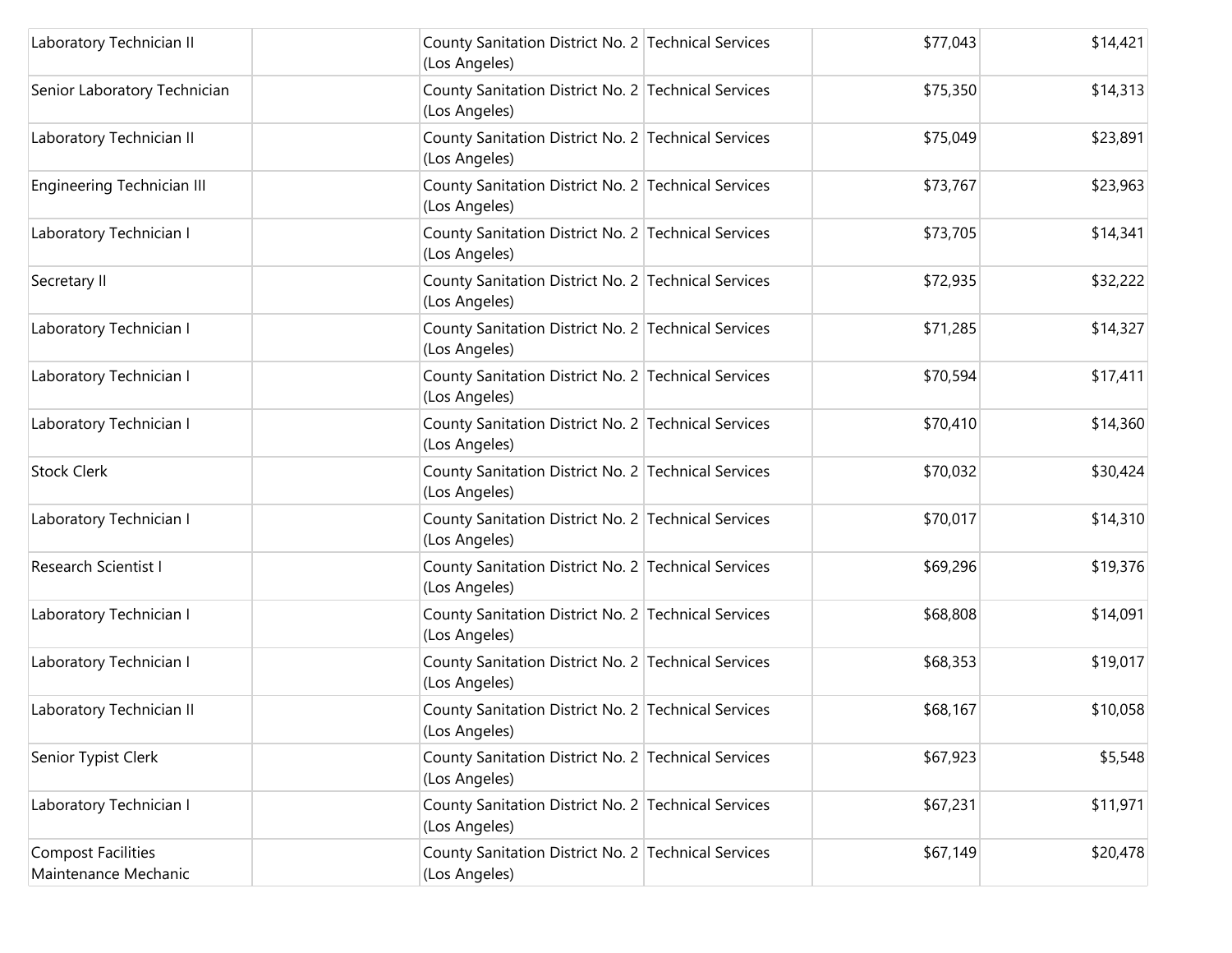| Senior Typist Clerk              | County Sanitation District No. 2 Technical Services<br>(Los Angeles) | \$67,012 | \$31,087 |
|----------------------------------|----------------------------------------------------------------------|----------|----------|
| <b>Boat Deck Hand</b>            | County Sanitation District No. 2 Technical Services<br>(Los Angeles) | \$66,287 | \$21,178 |
| Laboratory Technician I          | County Sanitation District No. 2 Technical Services<br>(Los Angeles) | \$66,083 | \$15,000 |
| Laboratory Technician I          | County Sanitation District No. 2 Technical Services<br>(Los Angeles) | \$65,467 | \$12,931 |
| Hourly Employee                  | County Sanitation District No. 2 Technical Services<br>(Los Angeles) | \$65,303 | \$13,574 |
| Secretary II                     | County Sanitation District No. 2 Technical Services<br>(Los Angeles) | \$65,029 | \$25,565 |
| <b>Compost Operations Worker</b> | County Sanitation District No. 2 Technical Services<br>(Los Angeles) | \$64,442 | \$24,813 |
| Hourly Employee                  | County Sanitation District No. 2 Technical Services<br>(Los Angeles) | \$63,848 | \$12,421 |
| Hourly Employee                  | County Sanitation District No. 2 Technical Services<br>(Los Angeles) | \$63,598 | \$5,324  |
| Laboratory Technician I          | County Sanitation District No. 2 Technical Services<br>(Los Angeles) | \$63,442 | \$12,125 |
| Hourly Employee                  | County Sanitation District No. 2 Technical Services<br>(Los Angeles) | \$63,153 | \$13,264 |
| Hourly Employee                  | County Sanitation District No. 2 Technical Services<br>(Los Angeles) | \$62,872 | \$13,155 |
| Laboratory Technician I          | County Sanitation District No. 2 Technical Services<br>(Los Angeles) | \$62,775 | \$12,288 |
| Hourly Employee                  | County Sanitation District No. 2 Technical Services<br>(Los Angeles) | \$62,661 | \$13,348 |
| Civil Engineer                   | County Sanitation District No. 2 Technical Services<br>(Los Angeles) | \$62,641 | \$23,708 |
| Hourly Employee                  | County Sanitation District No. 2 Technical Services<br>(Los Angeles) | \$62,475 | \$13,255 |
| Hourly Employee                  | County Sanitation District No. 2 Technical Services<br>(Los Angeles) | \$62,385 | \$8,628  |
| Hourly Employee                  | County Sanitation District No. 2 Technical Services<br>(Los Angeles) | \$62,342 | \$13,133 |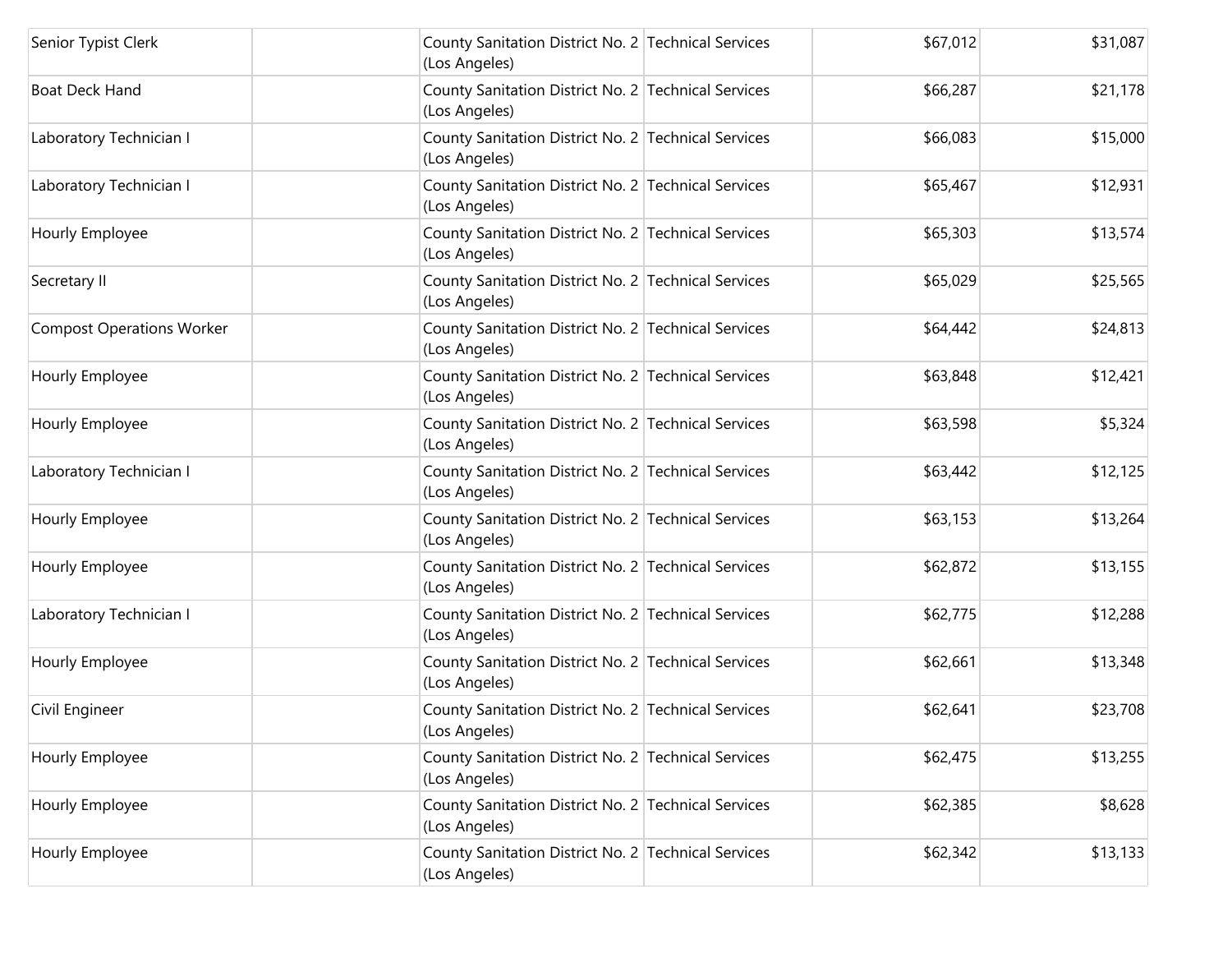| Hourly Employee             | County Sanitation District No. 2 Technical Services<br>(Los Angeles) | \$62,334 | \$13,429 |
|-----------------------------|----------------------------------------------------------------------|----------|----------|
| Hourly Employee             | County Sanitation District No. 2 Technical Services<br>(Los Angeles) | \$62,194 | \$12,960 |
| Hourly Employee             | County Sanitation District No. 2 Technical Services<br>(Los Angeles) | \$62,154 | \$13,185 |
| Laboratory Technician I     | County Sanitation District No. 2 Technical Services<br>(Los Angeles) | \$62,148 | \$6,127  |
| Hourly Employee             | County Sanitation District No. 2 Technical Services<br>(Los Angeles) | \$61,939 | \$13,158 |
| Hourly Employee             | County Sanitation District No. 2 Technical Services<br>(Los Angeles) | \$61,850 | \$13,019 |
| Hourly Employee             | County Sanitation District No. 2 Technical Services<br>(Los Angeles) | \$61,787 | \$12,126 |
| Hourly Employee             | County Sanitation District No. 2 Technical Services<br>(Los Angeles) | \$61,591 | \$10,754 |
| Hourly Employee             | County Sanitation District No. 2 Technical Services<br>(Los Angeles) | \$61,163 | \$13,112 |
| Laboratory Technician I     | County Sanitation District No. 2 Technical Services<br>(Los Angeles) | \$60,879 | \$12,377 |
| Hourly Employee             | County Sanitation District No. 2 Technical Services<br>(Los Angeles) | \$60,685 | \$13,210 |
| Health & Safety Analyst II  | County Sanitation District No. 2 Technical Services<br>(Los Angeles) | \$60,683 | \$13,309 |
| Senior Typist Clerk         | County Sanitation District No. 2 Technical Services<br>(Los Angeles) | \$60,289 | \$25,017 |
| Hourly Employee             | County Sanitation District No. 2 Technical Services<br>(Los Angeles) | \$59,514 | \$13,084 |
| Hourly Employee             | County Sanitation District No. 2 Technical Services<br>(Los Angeles) | \$59,215 | \$12,952 |
| Engineering Associate II    | County Sanitation District No. 2 Technical Services<br>(Los Angeles) | \$58,972 | \$10,526 |
| Compost Administrative Aide | County Sanitation District No. 2 Technical Services<br>(Los Angeles) | \$58,664 | \$19,417 |
| Hourly Employee             | County Sanitation District No. 2 Technical Services<br>(Los Angeles) | \$58,517 | \$11,577 |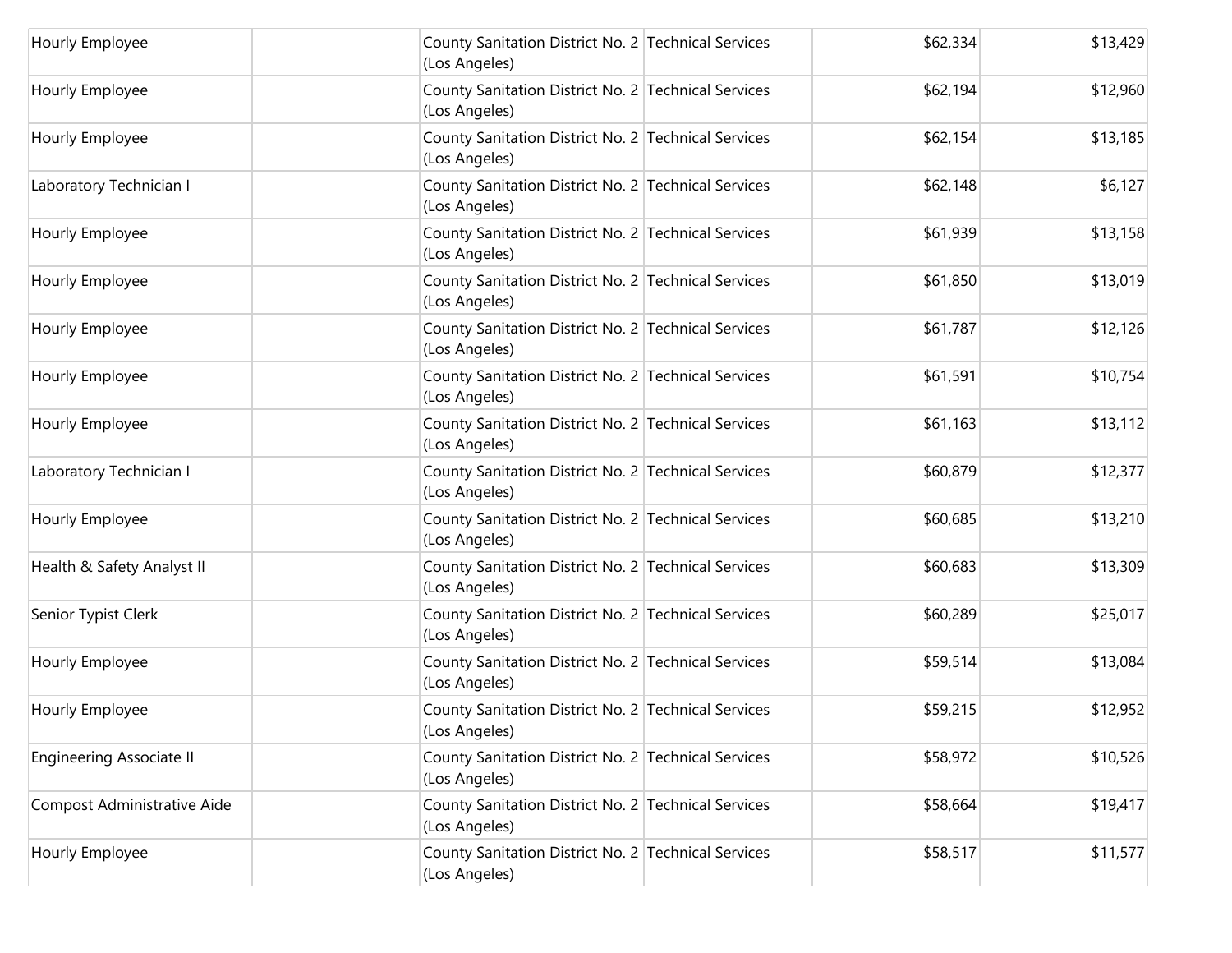| Secretary II                                    | County Sanitation District No. 2 Technical Services<br>(Los Angeles) | \$57,640 | \$24,584 |
|-------------------------------------------------|----------------------------------------------------------------------|----------|----------|
| Laboratory Technician I                         | County Sanitation District No. 2 Technical Services<br>(Los Angeles) | \$57,612 | \$5,175  |
| Hourly Employee                                 | County Sanitation District No. 2 Technical Services<br>(Los Angeles) | \$56,192 | \$11,169 |
| <b>General Services Worker I</b>                | County Sanitation District No. 2 Technical Services<br>(Los Angeles) | \$55,841 | \$4,799  |
| Hourly Employee                                 | County Sanitation District No. 2 Technical Services<br>(Los Angeles) | \$55,079 | \$12,674 |
| Hourly Employee                                 | County Sanitation District No. 2 Technical Services<br>(Los Angeles) | \$53,396 | \$11,140 |
| Laboratory Technician I                         | County Sanitation District No. 2 Technical Services<br>(Los Angeles) | \$52,196 | \$12,789 |
| <b>Engineering Associate II</b>                 | County Sanitation District No. 2 Technical Services<br>(Los Angeles) | \$51,761 | \$11,483 |
| Laboratory Technician II                        | County Sanitation District No. 2 Technical Services<br>(Los Angeles) | \$51,689 | \$3,188  |
| Compost Engineering<br>Technician II            | County Sanitation District No. 2 Technical Services<br>(Los Angeles) | \$51,488 | \$13,492 |
| Laboratory Technician II                        | County Sanitation District No. 2 Technical Services<br>(Los Angeles) | \$50,837 | \$24,473 |
| Hourly Employee                                 | County Sanitation District No. 2 Technical Services<br>(Los Angeles) | \$49,390 | \$4,097  |
| <b>Compost Utility Equipment</b><br>Operator II | County Sanitation District No. 2 Technical Services<br>(Los Angeles) | \$47,462 | \$23,815 |
| <b>Compost Utility Equipment</b><br>Operator II | County Sanitation District No. 2 Technical Services<br>(Los Angeles) | \$43,684 | \$21,298 |
| <b>Compost Operations Worker</b>                | County Sanitation District No. 2 Technical Services<br>(Los Angeles) | \$43,051 | \$23,711 |
| Hourly Employee                                 | County Sanitation District No. 2 Technical Services<br>(Los Angeles) | \$39,733 | \$10,196 |
| Hourly Employee                                 | County Sanitation District No. 2 Technical Services<br>(Los Angeles) | \$39,432 | \$8,225  |
| <b>Engineering Associate II</b>                 | County Sanitation District No. 2 Technical Services<br>(Los Angeles) | \$35,875 | \$7,116  |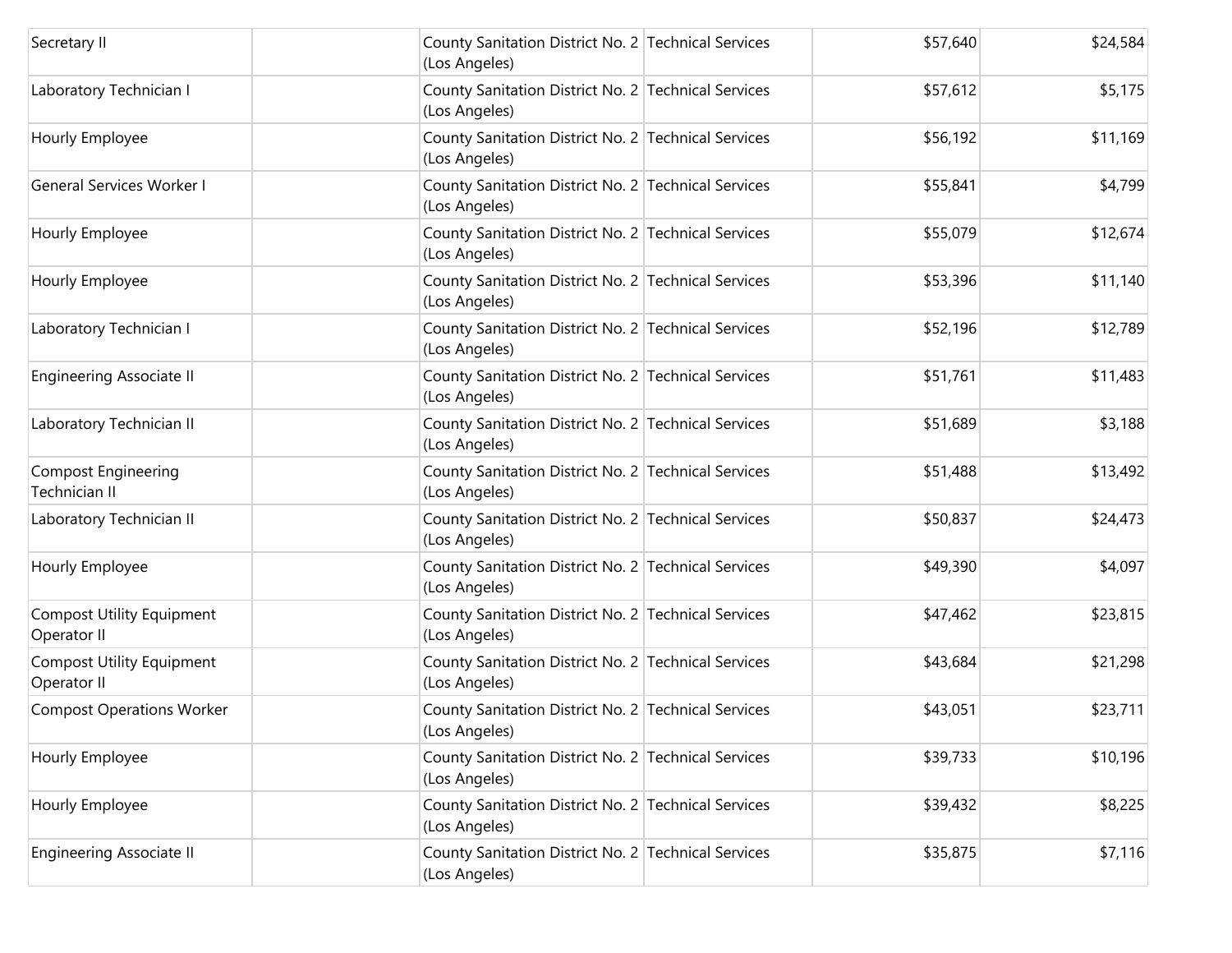| <b>Compost Operations Worker</b> | County Sanitation District No. 2 Technical Services<br>(Los Angeles) | \$34,548 | \$11,032 |
|----------------------------------|----------------------------------------------------------------------|----------|----------|
| Hourly Employee                  | County Sanitation District No. 2 Technical Services<br>(Los Angeles) | \$31,662 | \$6,002  |
| Hourly Employee                  | County Sanitation District No. 2 Technical Services<br>(Los Angeles) | \$31,145 | \$5,924  |
| Hourly Employee                  | County Sanitation District No. 2 Technical Services<br>(Los Angeles) | \$31,121 | \$5,204  |
| Hourly Employee                  | County Sanitation District No. 2 Technical Services<br>(Los Angeles) | \$30,895 | \$6,266  |
| Hourly Employee                  | County Sanitation District No. 2 Technical Services<br>(Los Angeles) | \$29,707 | \$5,391  |
| Hourly Employee                  | County Sanitation District No. 2 Technical Services<br>(Los Angeles) | \$25,398 | \$2,089  |
| Hourly Employee                  | County Sanitation District No. 2 Technical Services<br>(Los Angeles) | \$25,337 | \$4,887  |
| Student Employee                 | County Sanitation District No. 2 Technical Services<br>(Los Angeles) | \$24,402 | \$0      |
| <b>Student Employee</b>          | County Sanitation District No. 2 Technical Services<br>(Los Angeles) | \$21,497 | \$0      |
| Hourly Employee                  | County Sanitation District No. 2 Technical Services<br>(Los Angeles) | \$21,495 | \$4,911  |
| <b>Student Employee</b>          | County Sanitation District No. 2 Technical Services<br>(Los Angeles) | \$19,639 | \$0      |
| Student Employee                 | County Sanitation District No. 2 Technical Services<br>(Los Angeles) | \$19,154 | \$0      |
| Hourly Employee                  | County Sanitation District No. 2 Technical Services<br>(Los Angeles) | \$15,485 | \$2,924  |
| Laboratory Supervisor I          | County Sanitation District No. 2 Technical Services<br>(Los Angeles) | \$13,416 | \$0      |
| Research Scientist I             | County Sanitation District No. 2 Technical Services<br>(Los Angeles) | \$13,293 | \$0      |
| Hourly Employee                  | County Sanitation District No. 2 Technical Services<br>(Los Angeles) | \$13,108 | \$2,285  |
| Laboratory Supervisor I          | County Sanitation District No. 2 Technical Services<br>(Los Angeles) | \$12,896 | \$0      |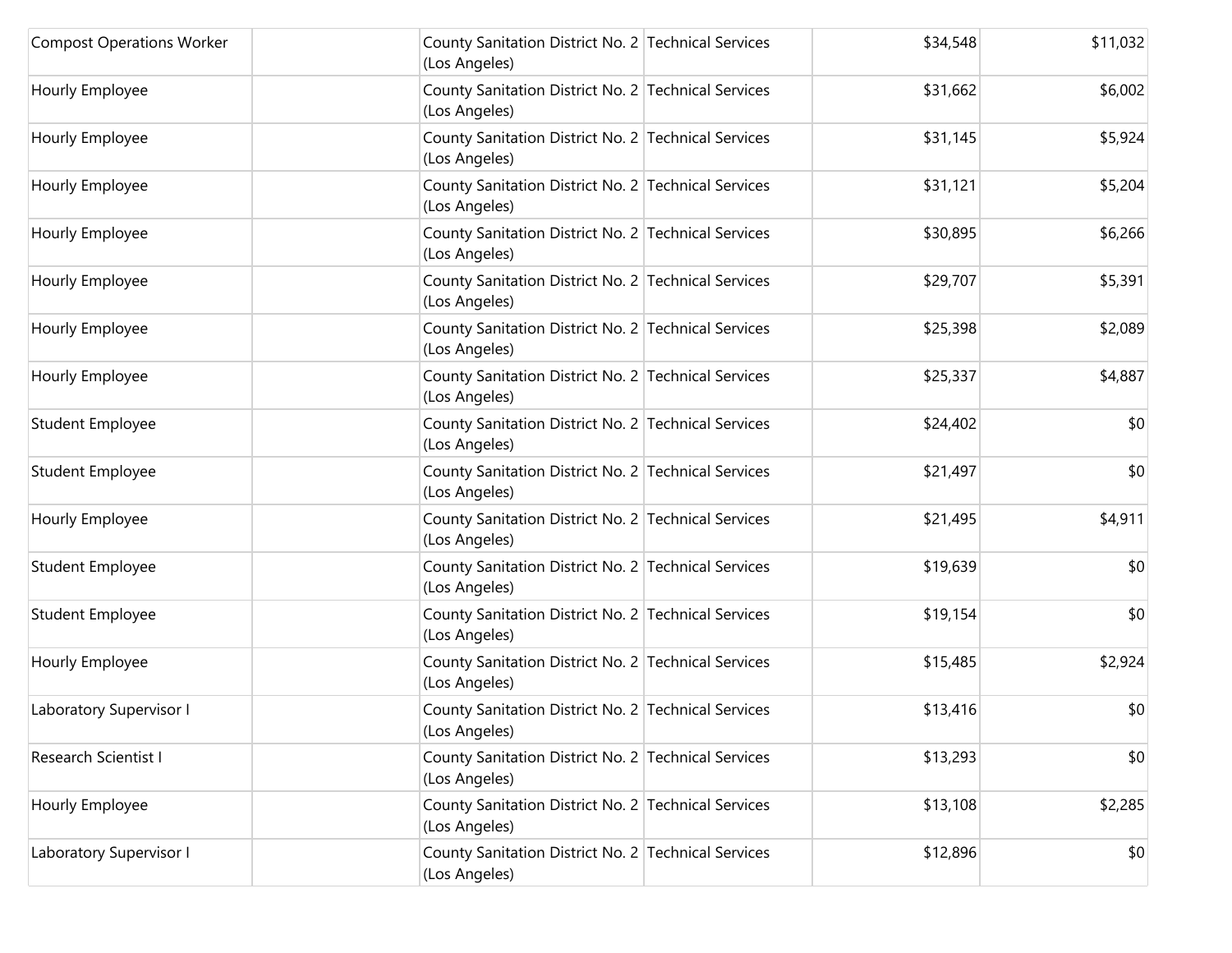| <b>Student Employee</b>          | County Sanitation District No. 2 Technical Services<br>(Los Angeles) | \$12,451 | \$0     |
|----------------------------------|----------------------------------------------------------------------|----------|---------|
| Student Employee                 | County Sanitation District No. 2 Technical Services<br>(Los Angeles) | \$10,250 | \$0     |
| <b>Engineering Associate III</b> | County Sanitation District No. 2 Technical Services<br>(Los Angeles) | \$10,220 | \$0     |
| Chemist II                       | County Sanitation District No. 2 Technical Services<br>(Los Angeles) | \$9,841  | \$0     |
| Senior Laboratory Technician     | County Sanitation District No. 2 Technical Services<br>(Los Angeles) | \$9,435  | \$1,847 |
| Hourly Employee                  | County Sanitation District No. 2 Technical Services<br>(Los Angeles) | \$9,023  | \$2,160 |
| <b>Engineering Associate II</b>  | County Sanitation District No. 2 Technical Services<br>(Los Angeles) | \$8,828  | \$0     |
| Hourly Employee                  | County Sanitation District No. 2 Technical Services<br>(Los Angeles) | \$8,374  | \$1,821 |
| <b>Supervising Scientist</b>     | County Sanitation District No. 2 Technical Services<br>(Los Angeles) | \$8,112  | \$0     |
| Microbiologist II                | County Sanitation District No. 2 Technical Services<br>(Los Angeles) | \$8,003  | \$0     |
| Senior Engineer                  | County Sanitation District No. 2 Technical Services<br>(Los Angeles) | \$7,988  | \$0     |
| Laboratory Supervisor I          | County Sanitation District No. 2 Technical Services<br>(Los Angeles) | \$7,364  | \$0     |
| Senior Chemist                   | County Sanitation District No. 2 Technical Services<br>(Los Angeles) | \$7,078  | \$0     |
| Senior Engineer                  | County Sanitation District No. 2 Technical Services<br>(Los Angeles) | \$6,697  | \$0     |
| <b>Supervising Engineer II</b>   | County Sanitation District No. 2 Technical Services<br>(Los Angeles) | \$6,501  | \$0     |
| <b>Engineering Associate III</b> | County Sanitation District No. 2 Technical Services<br>(Los Angeles) | \$6,063  | \$0     |
| Student Employee                 | County Sanitation District No. 2 Technical Services<br>(Los Angeles) | \$4,294  | \$0     |
| <b>Supervising Scientist</b>     | County Sanitation District No. 2 Technical Services<br>(Los Angeles) | \$3,244  | \$0     |